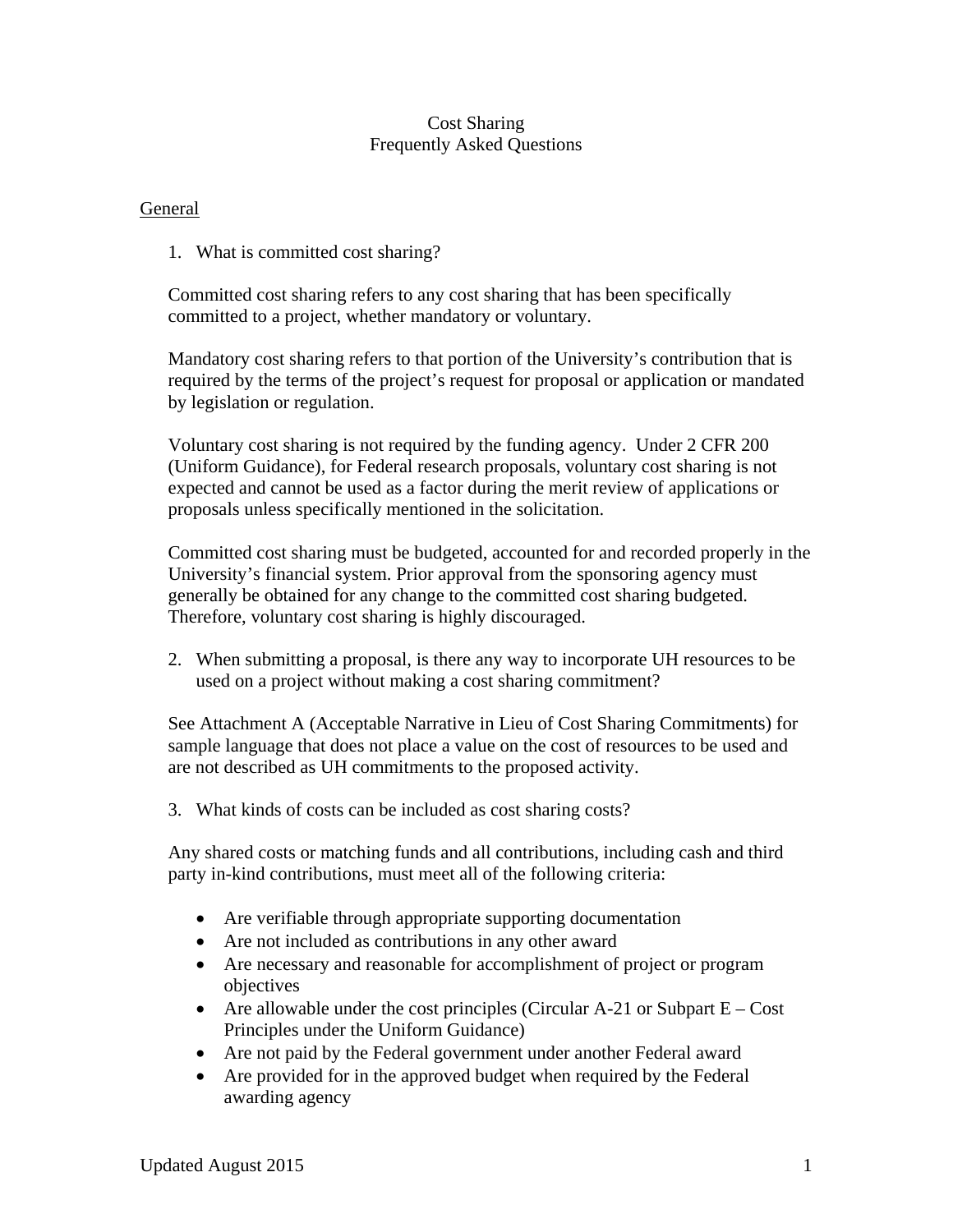## Effort

1. Who can I cost share on my grant?

You should be charging the salaries of personnel who perform technical work on the grant (e.g. faculty, researchers, research associates, educational specialists, technicians, postdocs that are paid salaries, and graduate assistants).

2. What about postdocs that are paid stipends?

Postdocs that receive stipends should not be cost shared. Postdocs under this circumstance are considered trainees and not employees of the University. They are also considered to be receiving a living allowance and not wages. In order to be cost shared, personnel must be employees of the University and receive wages.

3. I've been released from teaching a class to work on my grant. Can I cost share the salary of a lecturer hired to teach the class in my absence?

No. Only the salaries of personnel that work directly on, but not paid from, the grant can be cost shared. The lecturer's effort provides a direct benefit to students and fulfills the teaching obligations of the University, which is not an allowable cost on grants.

4. I'm planning to take a sabbatical. Can I cost share my sabbatical salary to my grant?

Yes. However, you can only cost share the proportionate share of your sabbatical salary that represents the time you actually worked on your grant during the sabbatical.

5. I can't function without my administrative assistant. Can I cost share my assistant's salary?

Under OMB Circular A-21, salaries of personnel that perform administrative work (e.g. fiscal administrators, personnel officers, secretaries, clerks, administrative assistants) should not be charged directly to grants because this effort is normally recovered through the F&A rates (i.e. indirect costs). To be eligible as cost sharing, costs must be allowable as direct costs.

Under the Uniform Guidance, project administrative and clerical salaries are allowable as direct costs and may be cost shared provided that all of the following criteria are met:

 Administrative or clerical services are "integral" (essential, vital or fundamental) to the project or activity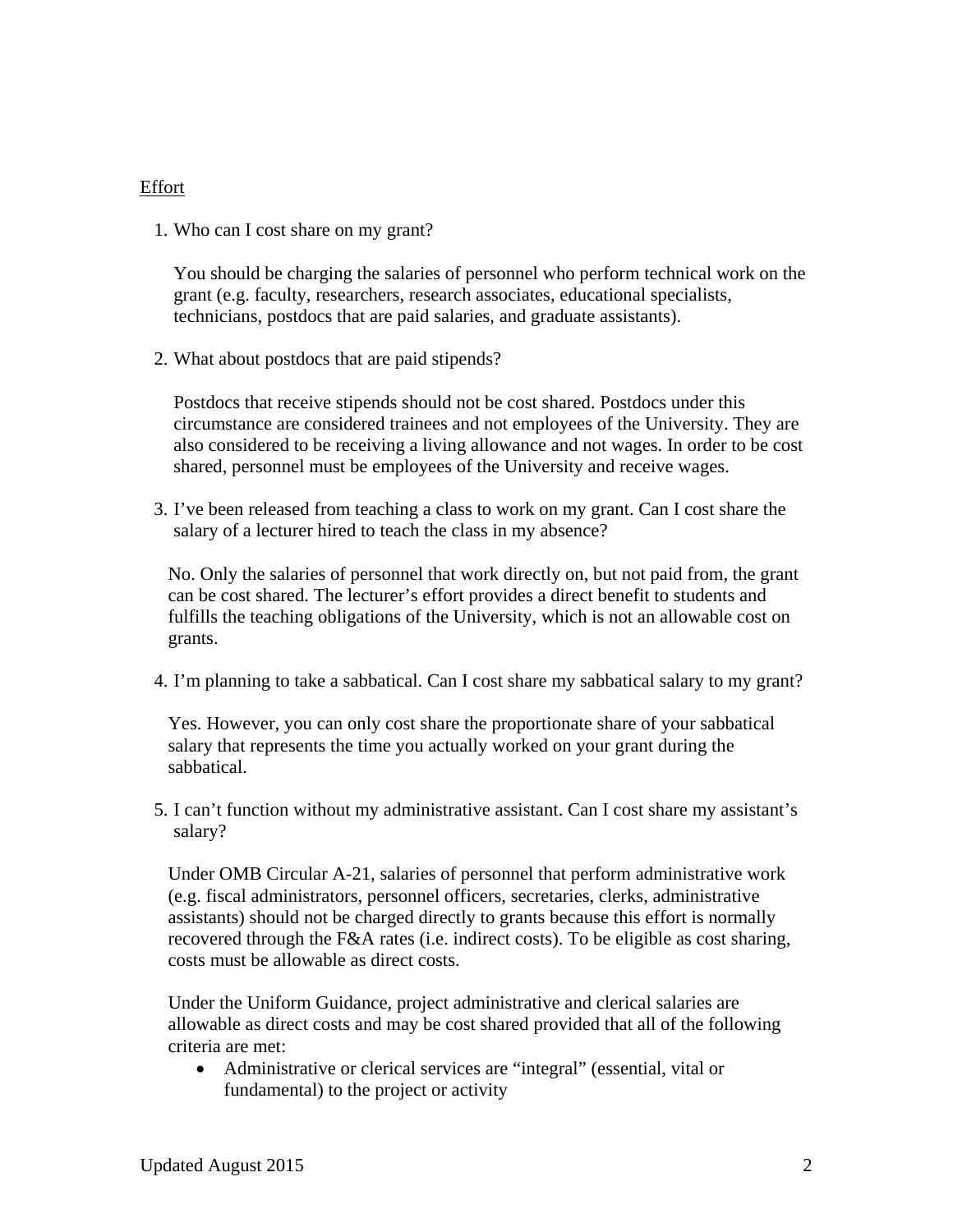- Individuals involved can be specifically identified with the project or activity
- Such costs are explicitly included in the budget or have prior written approval
- The costs are not also recovered as indirect costs

If all of the above criteria are met, the PI should add a justification statement to the proposed cost sharing budget to facilitate the required agency approval.

Note that fiscal administrators, personnel officers, secretaries, and clerks are normally recovered as indirect costs. Thus, such positions should not normally be cost shared.

6. Are there any issues if a PI, who is budgeted for at 10% FTE on the project, decides not to pay himself or herself from the grant?

When key personnel, such as the PI, changes from paid to unpaid effort on a grant, the unpaid effort becomes voluntary cost sharing. The sponsoring agency should be advised of this change. The unpaid effort must be accounted for as cost sharing unless the PI receives written approval releasing the PI from the committed effort.

## Space and Equipment

1. I have a piece of equipment in my lab that we purchased with general, revolving or special funds. Can I cost share it?

No. The equipment is included in the computation of allowable depreciation in the F&A rates. As a result, federal regulations preclude the University from treating it as a direct cost, which makes it ineligible for cost sharing.

2. I have a piece of equipment that was donated to our lab nine months ago. I'm applying for a grant. Can I use it for cost sharing?

No. Donated equipment is included in the computation of allowable depreciation in the F&A rates. In addition, to be eligible for cost sharing, the costs of equipment have to be incurred or donated within the project period. This is because the costs are being matched to federal or sponsor dollars, which can be spent only during the project period.

3. We have a state of the art lab that was paid for with general, revolving or special funds or through a gift. Can I cost share the space?

No. Costs of constructing, acquiring or renovating space whether funded through university funds or gifts are included in the computation of allowable depreciation in the F&A rates, which makes them ineligible for cost sharing.

4. I'm buying a new piece of equipment for the project. Can I cost share that? And are there any limitations I should be aware of?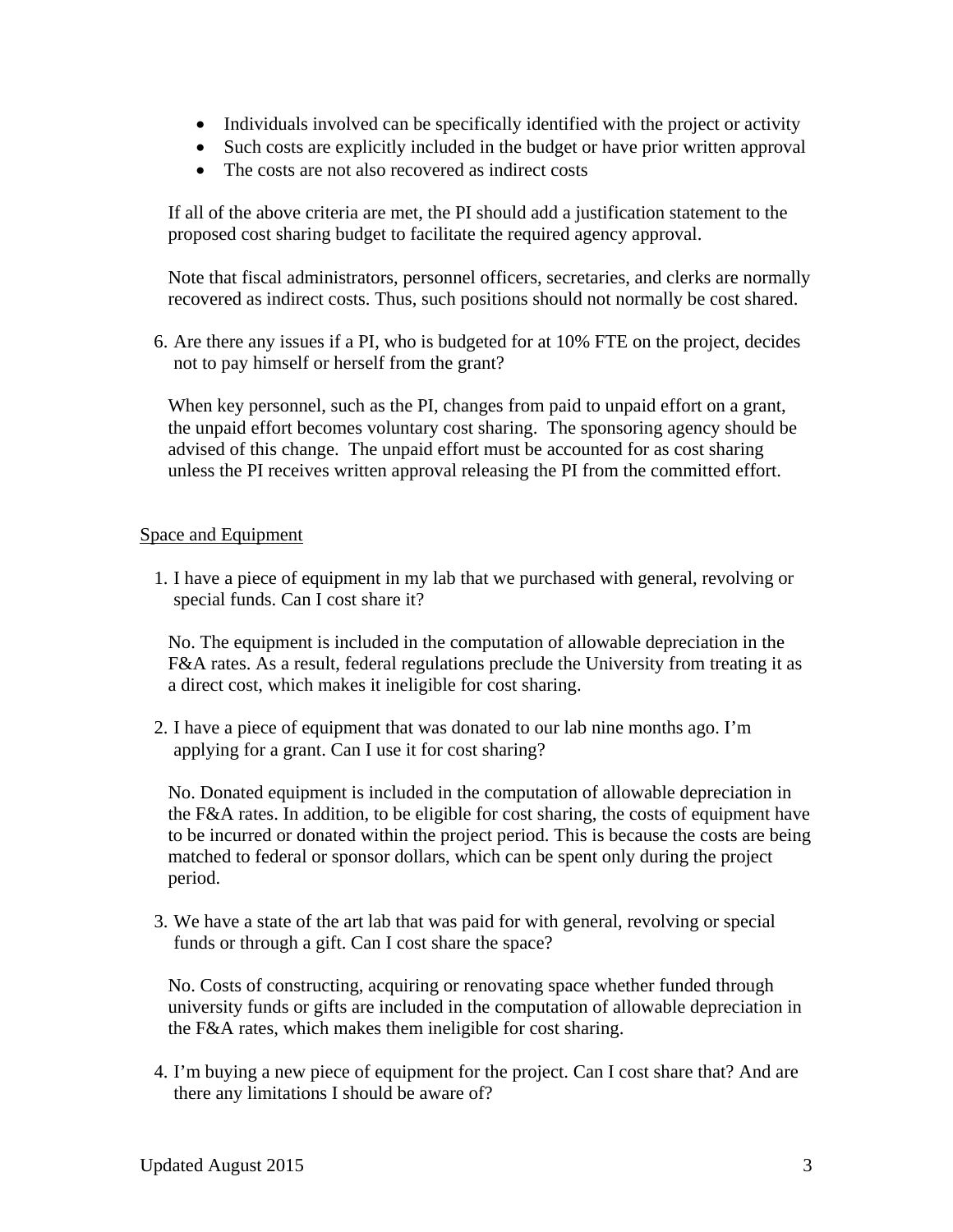Yes, provided you are not using federal funds and are buying special purpose equipment. Special purpose equipment would be equipment such as scientific equipment, medical equipment, and machining equipment.

In addition, if the project uses equipment to carry out the scope of work, you are generally limited to the depreciation value. In other words, unlike a project where the acquisition of equipment is the primary purpose of the grant, you cannot claim the full value of the equipment as cost sharing. However, you could obtain sponsor approval to claim the full value for cost sharing purposes in this circumstance.

Please note that if the sponsor or terms of the award have any restrictions on cost shared equipment related to the F&A cost proposal, additional review may be required by ORS.

5. The grant allows for rental expenses related to an off-site facility. If allowed by the sponsor are we allowed to pay the rental fee with departmental funds and include as cost sharing even if it is considered "research" space?

Yes, restrictions related to cost sharing of research space is related to UH facilities. Restrictions do not apply for rental expenses paid for off-site facility costs.

#### Other Costs

1. What costs can I cost share?

You should be sharing costs that can be charged directly to a grant such as laboratory supplies, long distance charges, animals, animal care costs, travel costs, and recharge center fees.

2. Are there any costs that should not be cost shared?

Yes. Under the federal regulations, costs such as office supplies, postage, and local telephone costs should normally be recovered through the F&A rates, which makes them generally ineligible for cost sharing.

However, in special circumstances such costs may be charged directly to grants and thus be eligible for cost sharing. For example, a project may be collecting data through a mass mail survey. In lieu of charging the postage to the grant, it could be cost shared.

Finally, the salaries of maintenance personnel and executive administrators (e.g. presidents, chancellors, deans, directors) should not be cost shared because they are normally recovered through the F&A rates. However, refer to Question #5 under Effort above for project administrative or clerical services that are "integral" to the project or activity.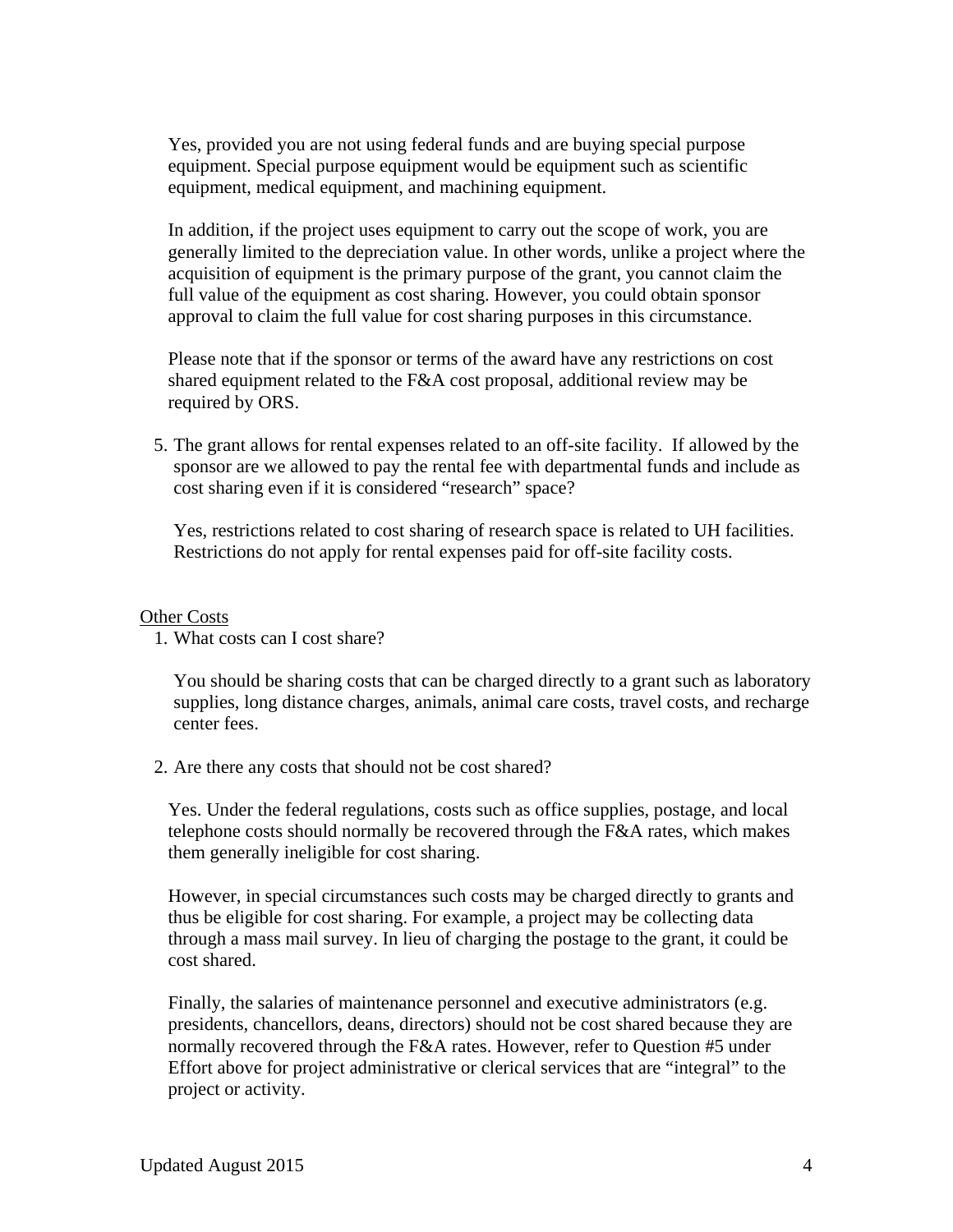3. What about costs of salary in excess of the NIH salary cap?

No. They cannot be cost shared because they cannot be charged directly to NIH grants, which makes them ineligible for cost sharing.

4. Can I cost share a discount?

No. The University must incur costs in order for an item to be allowable as cost sharing. Discounts (e.g. quantity, educational, etc.) do not result in actual cash expenditure. Thus, they are not allowable as cost sharing.

5. Can I cost share a tuition waiver? Are there any limitations I should be aware of?

Yes, provided that the tuition waiver was awarded in accordance with University policy, which should be consistently applied by the institution whether GA's work on or paid from grants or institutional funds. In addition, tuition waivers are treated like wages under federal regulations. Thus, if the student does not work 100% on the grant, you should cost share a proportionate share of the tuition waiver based on the student's relative effort.

6. I'd like to cost share volunteers on a grant. Are there any documentation requirements I should be aware of?

Volunteer services must be an integral and necessary part of an approved project or program to be included as cost sharing. You will need to develop a document to capture the time volunteers spent on your project and how you valued the volunteer time. You could capture time in timesheets or sign in logs with a start and end time. And you will need to prepare worksheets showing how you arrived at the valuation for each volunteer or class of volunteers.

In lieu of calculating a value for different types of volunteers, you could use a flat rate. The following web site provides valuations for volunteer time at various locations in the US:

http://www.independentsector.org/programs/research/volunteer\_time.html

### Unrecovered Indirect Costs

1. What are unrecovered indirect costs?

Unrecovered indirect cost means the difference between the amount charged to the Federal award and the amount which could have been charged to the Federal award under the approved negotiated indirect cost rate.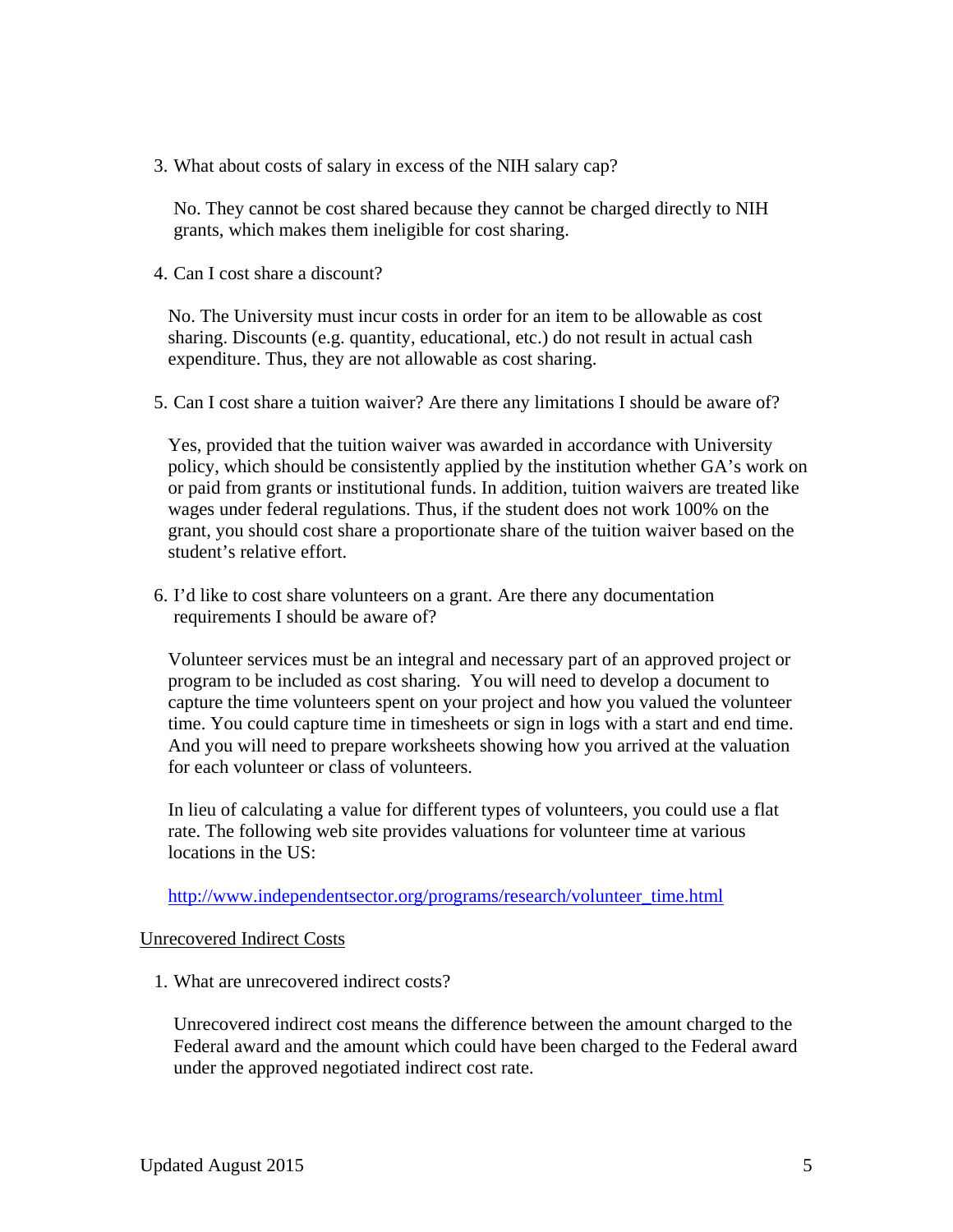2. How would I know if my sponsor permits the use of unrecovered indirect costs as cost sharing?

Unrecovered indirect costs may only be included as cost sharing with the prior approval of the Federal awarding agency.

3. How would I calculate cost share for unrecovered indirect costs?

With prior approval by the Federal awarding agency, indirect costs on cost sharing or matching may be included as part of cost sharing or matching. The indirect cost rate charged on the grant would be applied against cost shared amounts such as salaries, fringes, materials, etc. that qualify as modified total direct costs (MTDC). See Attachment B.

Unrecovered F&A costs based on the different between the reduced indirect cost rate for the project and University's fully negotiate F&A rate, as applied to total MTDC for the project, may also be allowed as cost sharing with prior approval by the Federal awarding agency. Unrecovered F&A or unrecovered indirect cost is the different between the amount the University could have recorded if it was allowed to charge the full negotiated F&A rate. See Attachment C.

# Third Party Cost Sharing

1. What is allowed as third party in-kind cost sharing contributions?

For third party in-kind contributions, the fair market value of goods and services must be documented and to the extent feasible supported by the same methods used internally for direct costs recorded by the University.

2. What do I need from third parties to document cost sharing?

At the proposal stage, the PI should obtain a written letter from a person with the authority to bind the third party that explicitly states the dollar amount of cost sharing. For example, the President of ABC Corp. committed \$25,000 in cost sharing on company letterhead. See Attachment D – Sample Letter at Proposal Stage.

At award closeout, the PI should obtain a written letter that summarizes and confirms the cost sharing from the third party. For example, the President of ABC Corp. confirms the type and amount of cost sharing of \$25,000 on company letterhead. See Attachment E – Sample Letter at Award Stage.

3. When might I need more documentation from the third party?

If the item in question represents a large part of your cost sharing commitment or is based on estimates (e.g. appraised value), you should obtain copies of the